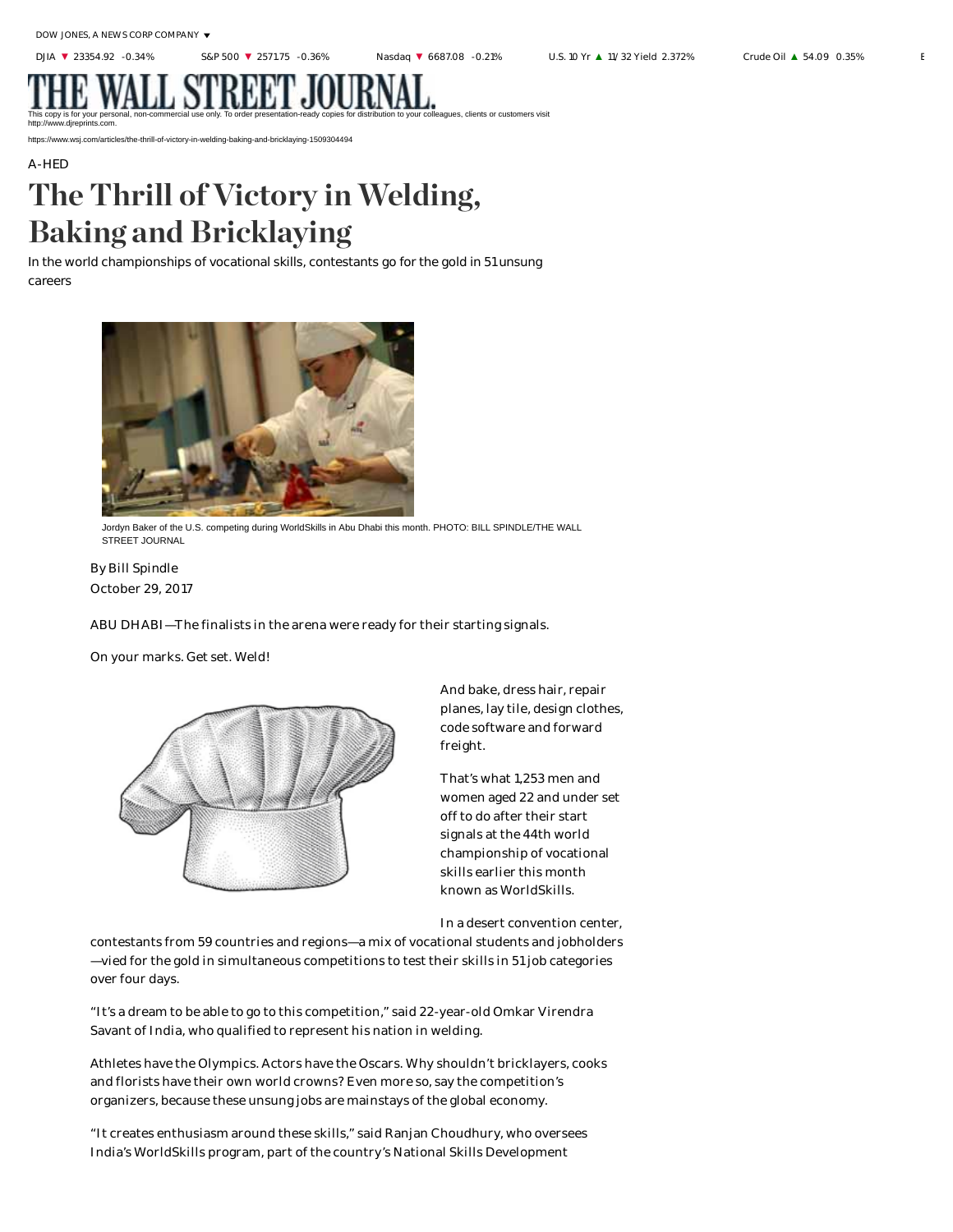Corporation, "and the other thing it creates is role models."

Mr. Savant, the welder, had trained two years for the starting signal that went off on the first day in Abu Dhabi. He dropped a protective mask over his face and fired up his welder. Sparks flew as he attacked his first task.

> When the



A welding competitor in Abu Dhabi. PHOTO: GIUSEPPE CACACE/AGENCE FRANCE-PRESSE/GETTY IMAGES

contest started for Jordyn Baker, 19, a puff of flour dust rose around her as she dove into her first dough preparation. A student at a California culinary school, she was America's entrant in bread-baking.

Within hours, she would produce four braided-bread loaves, six focaccia, 10 basil-pesto rolls, 15 quiches and enough dough for a dozen rye-bread loaves and several of orangecranberry bread.

Representing the Netherlands in the "visual merchandising" category was Pien Hoveling, 21, a design-school student and two-time pan-European visualmerchandising champion.

As her event began, she unpacked "mystery materials" for a store-window display she was to design over the next four days. The task: Build a handbag display aimed at women aged 20 to 40 with the theme "Trip to LA."



Pien Hoveling of the Netherlands competing in 'visual merchandising' in Abu Dhabi. PHOTO: BILL SPINDLE/THE WALL STREET JOURNAL

These vocational games were the brainchild of a Spanish youth-group leader in the late 1940s. The first was in 1950 between Spain and Portugal. Today, the biennial event is organized by the private international WorldSkills committee and funded by governments, corporate sponsors and host countries. The 2015 championships were in São Paulo, Brazil. In 2019, the host will be Kazan, Russia.

The group's stated mission: "Advocate the need, value, and results of skilled work and professional training for young people so that industries, regions, and countries will thrive in the global economy."

Winners get medals—gold, silver, bronze—and bragging rights. Some countries reward their winners with cash or scholarships for further training. Nearly all contestants get an edge in their professions, say contestants and country representatives.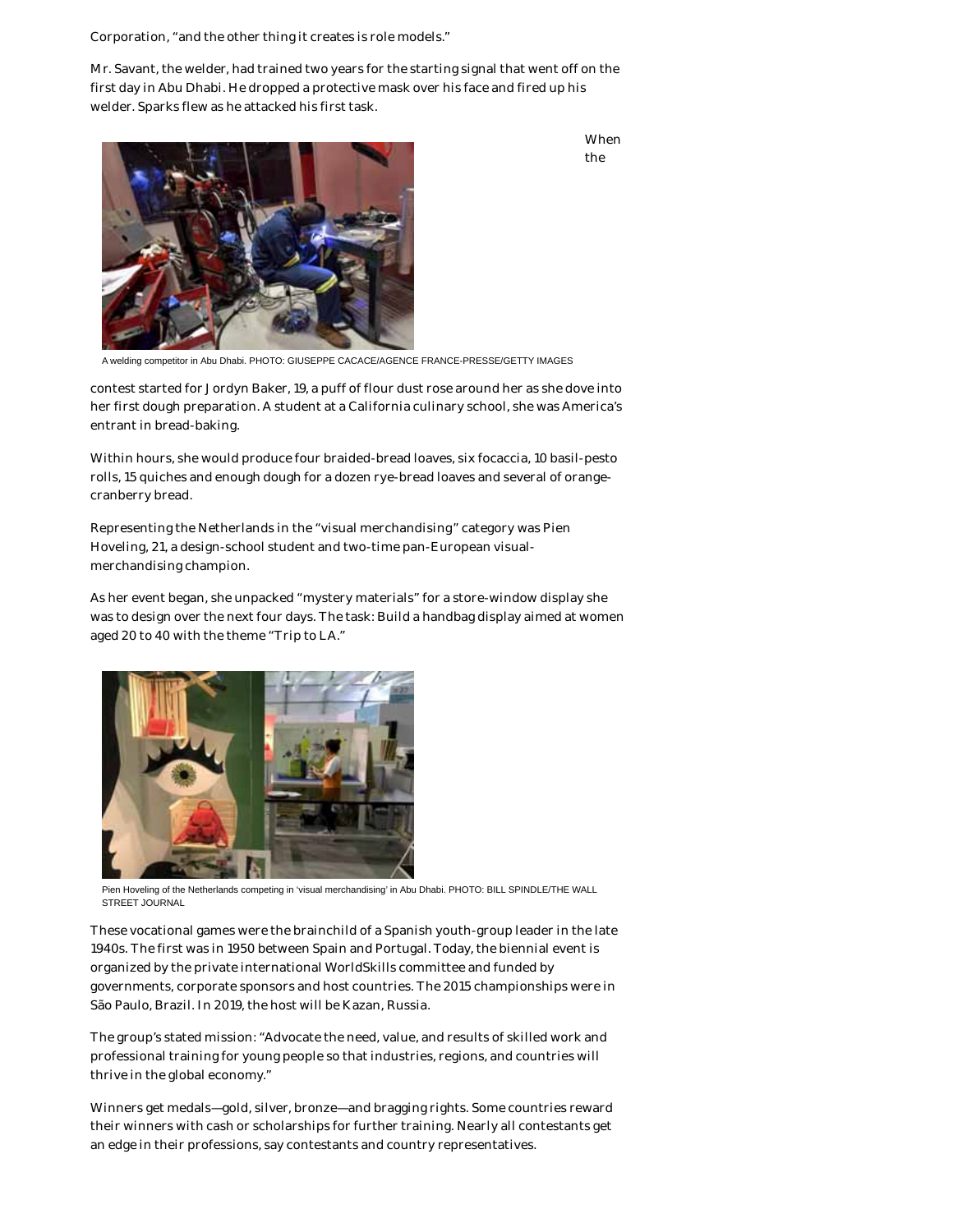For Mr. Savant from India, the goal was to beat his predecessor's sixth-place finish in Brazil and honorably represent his country and employer.

He emerged as a contender two years ago during an in-house competition at Mahindra Vehicle Manufacturers. A manager plucked him from the factory and put him into fulltime training, Mahindra says.

For the past six months, he said, he has risen at 4:45 a.m. to run six kilometers and meditate before eight hours daily of welding different joints.

His tasks in Abu Dhabi would be an array of joints, ranging from perpendicular "fillets" to circular pipes to a "pressure vessel" welded from four positions that needed to hold 1,000 pounds of air pressure for a minute.

This year's contest was the largest so far, with about 10,000 people participating, including coaches, trainers, skill experts, government officials and corporate sponsors. Some 100,000 spectators—including busloads of school children—milled among competitions across the four days.



- Houston's World Series Problem: The Phrase 'Houston, We Have a Problem'
- English Vigilantes Use Ladders, Sticky Letters to Exterminate the Metric System
- A Comedy Show Thrives by Avoiding Vulgarities—Such as the Word 'Gosh'

one isn't able to do it slowly overnight.

That knowledge came in handy when she fell behind in Abu Dhabi. She "blast chilled" dough in an ultracold freezer to make up time while baking 15 croissants.

Like an Olympics star, she was under the close eye of her coach. "Did you hydrate the cranberries?" fretted her coach, Kellie Puff, during one task. "Don't worry," Ms. Baker replied, "they weren't too hard."

As the contest played out into its fourth day, tensions were high. For Ms. Hoveling, the store-window designer, it had been grueling. The materials for one task, secret from competitors until the start, included a plastic pear and mango, fake flowers and the products: a bright-red women's handbag and backpack.

Armed with paints, a step ladder, drills, hammer, screwdriver, rulers and an Apple computer, she set to work.

She had spent thousands of hours practicing the technical skills of window display. "She's fanatical," said her father, Alex Hoveling, watching from the sidelines.

Seventeen hours, 59 minutes and 50 seconds of competition later, Ms. Hoveling put final touches on her display as the crowd counted down along with a large timing clock on the wall: "…10…9…8…."

On went a heat-protection glove for an adjustment to the light. "…3…2…"

A last quick fiddle to smooth a wrinkle in the fabric runner, and she pulled back her hand as the clock hit zero. A crowd gathered around the competitors and erupted in cheers.

Teams of experts gathered through the evening to add up scores and determine winners.

Ms. Baker, the baker, qualified by winning the bakery crown of her state of Alaska and then the U.S. national title. She practiced nearly daily for more than six months on breadmaking techniques including, when necessary, how to "crash-laminate" croissant dough chilling it quickly when